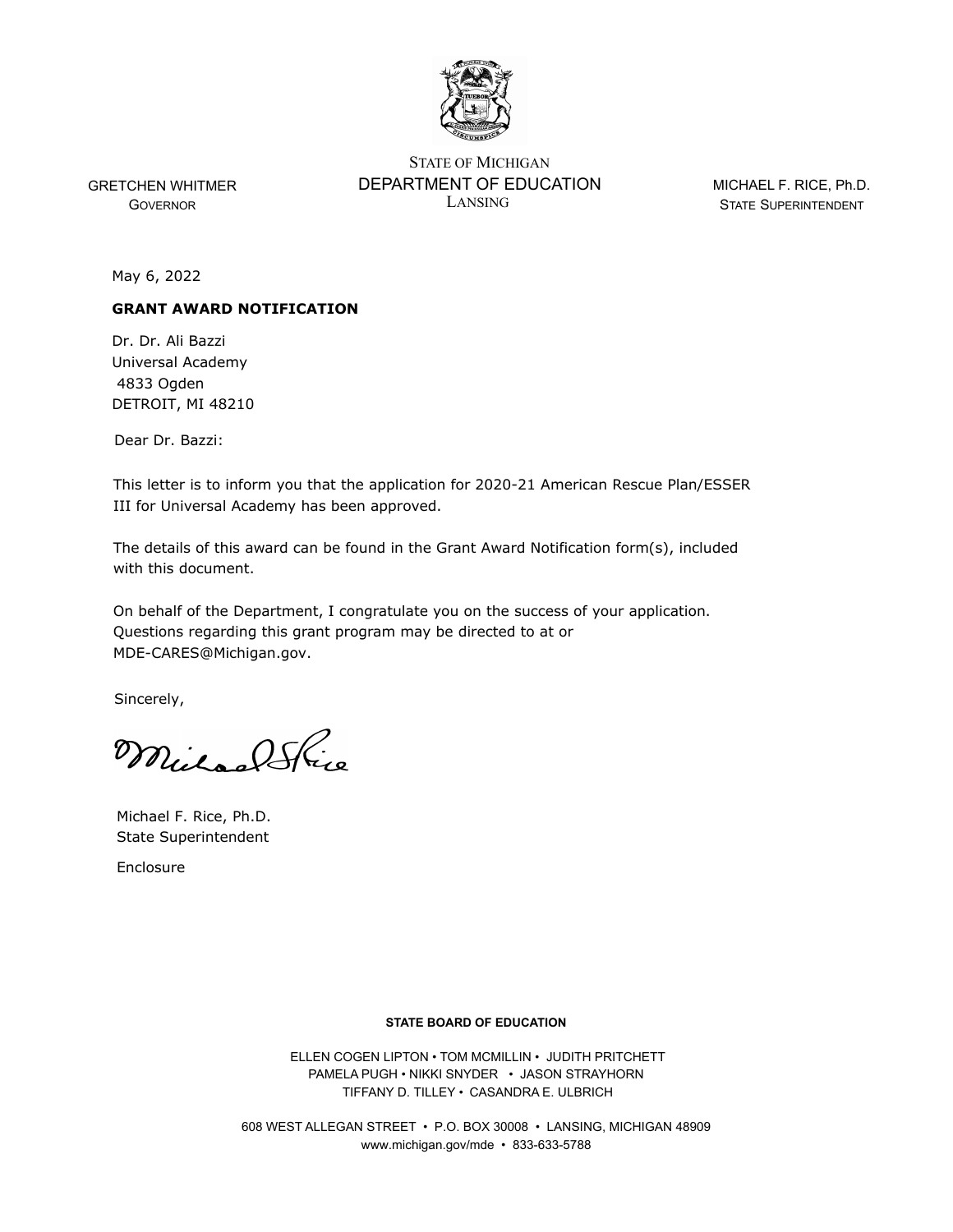## **MICHIGAN DEPARTMENT OF EDUCATION**

608 W. Allegan PO Box 30008 LANSING, MICHIGAN 48909

**GRANT AWARD NOTIFICATION**

| 1<br>$\mathbf{2}$ | <b>Recipient Entity Name and Address:</b><br>Universal Academy<br>4833 Ogden<br>DETROIT, MI 48210<br>District/Recipient Code: 82950<br><b>Award Information</b>           | 5<br>6         | <b>Recipient Business Contact:</b><br>Dr. Jessie Kilgore<br>Name:<br><b>Position:</b><br>Director of Improvement and Accountability<br>$(313) 565 - 0507$<br>Telephone:<br>Grants@hesedu.com<br>Email:<br><b>Authorized Funds:</b> |  |  |  |  |
|-------------------|---------------------------------------------------------------------------------------------------------------------------------------------------------------------------|----------------|------------------------------------------------------------------------------------------------------------------------------------------------------------------------------------------------------------------------------------|--|--|--|--|
|                   | <b>Grant Title:</b><br><b>ARP/ESSER III</b>                                                                                                                               |                | Date:<br>Amount:                                                                                                                                                                                                                   |  |  |  |  |
|                   | <b>Fiscal Year:</b><br>2021                                                                                                                                               |                | Original Approval<br>\$3,035,984.00<br>05/06/2022<br>Amount:                                                                                                                                                                       |  |  |  |  |
|                   | Funding Source: Federal                                                                                                                                                   |                | Amendments:                                                                                                                                                                                                                        |  |  |  |  |
|                   | Subaward Type: Formula                                                                                                                                                    |                |                                                                                                                                                                                                                                    |  |  |  |  |
|                   | <b>Grant Number - Project Number:</b><br>213713 - 2122                                                                                                                    |                |                                                                                                                                                                                                                                    |  |  |  |  |
|                   | 435<br><b>Grant Code:</b>                                                                                                                                                 |                | <b>Current Authorized Amount:</b><br>\$3,035,984.00                                                                                                                                                                                |  |  |  |  |
| 3                 | <b>Report Due Dates:</b>                                                                                                                                                  | $\overline{7}$ | <b>Expenditure Period:</b>                                                                                                                                                                                                         |  |  |  |  |
|                   | <b>Final Expenditure Report:</b><br>11/29/2023                                                                                                                            |                | 03/13/2020<br><b>Beginning date:</b>                                                                                                                                                                                               |  |  |  |  |
|                   | <b>Final Performance Report:</b>                                                                                                                                          |                | <b>Ending date:</b><br>09/30/2023                                                                                                                                                                                                  |  |  |  |  |
|                   |                                                                                                                                                                           |                |                                                                                                                                                                                                                                    |  |  |  |  |
| 4                 | <b>MDE Program Staff Contact:</b>                                                                                                                                         | 8              | <b>Method of Obtaining Payment:</b>                                                                                                                                                                                                |  |  |  |  |
|                   | Name:                                                                                                                                                                     |                | https://milogintp.michigan.gov                                                                                                                                                                                                     |  |  |  |  |
|                   | Office of Financial Management<br><b>MDE Office</b>                                                                                                                       |                | <b>Payment Contact:</b>                                                                                                                                                                                                            |  |  |  |  |
|                   | Telephone:                                                                                                                                                                |                | NexSys Accounting Help Line: 517-335-0534                                                                                                                                                                                          |  |  |  |  |
|                   | Email:<br>MDE-CARES@Michigan.gov                                                                                                                                          |                |                                                                                                                                                                                                                                    |  |  |  |  |
| 9                 | <b>Legislative Authority Pertaining to Award:</b><br>ESSER.GEER_.FAQs_5.26.21_745AM_FINALb0cd6833f6f46e03ba2d97d30aff953260028045f9ef3b18ea602db4b32b1d99.pdf<br>(ed.gov) |                |                                                                                                                                                                                                                                    |  |  |  |  |
| 10                | <b>Authorizing Official:</b><br>MichaelSkie                                                                                                                               |                |                                                                                                                                                                                                                                    |  |  |  |  |
|                   | Date:<br>05/06/2022                                                                                                                                                       |                |                                                                                                                                                                                                                                    |  |  |  |  |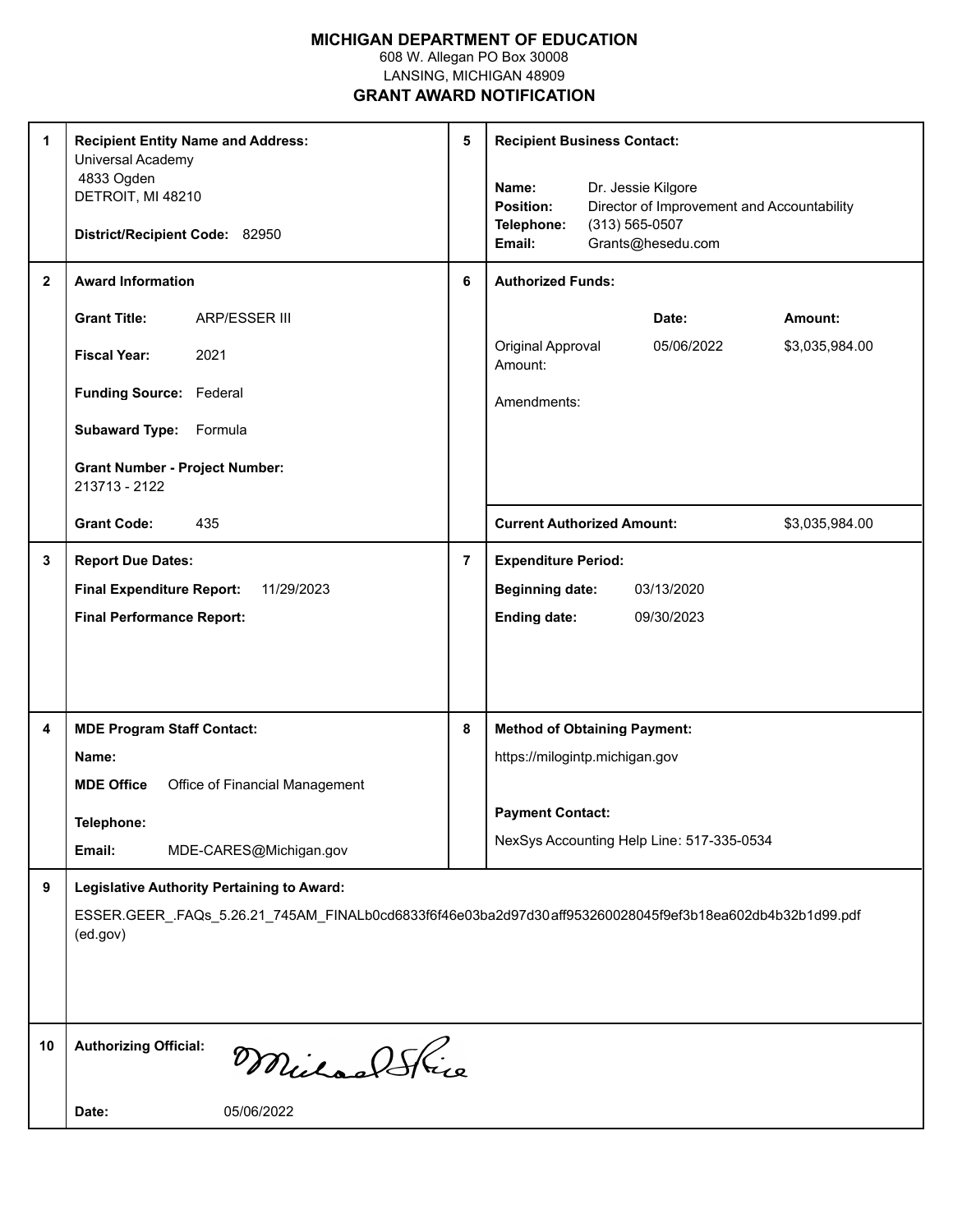| 11 | <b>RECIPIENT INFORMATION:</b>                                                                                                                                                                                                                                                                                                                                                                                                                                                                                                                                                  |  |  |  |  |  |  |
|----|--------------------------------------------------------------------------------------------------------------------------------------------------------------------------------------------------------------------------------------------------------------------------------------------------------------------------------------------------------------------------------------------------------------------------------------------------------------------------------------------------------------------------------------------------------------------------------|--|--|--|--|--|--|
|    | <b>DUNS Number:</b><br>080463354<br><b>DUNS Name:</b>                                                                                                                                                                                                                                                                                                                                                                                                                                                                                                                          |  |  |  |  |  |  |
|    | Indirect Cost Rate: 4.19%                                                                                                                                                                                                                                                                                                                                                                                                                                                                                                                                                      |  |  |  |  |  |  |
| 12 | <b>FEDERAL AWARD INFORMATION</b>                                                                                                                                                                                                                                                                                                                                                                                                                                                                                                                                               |  |  |  |  |  |  |
|    | <b>Federal Awarding Agency:</b><br>US Department of Education<br>Pass-through entity: Michigan Department of Education (MDE)<br><b>Identification Number (FAIN):</b><br>S425U210010<br><b>Total Amount of Federal Award to MDE:</b><br>\$2,479,888,752.00<br>10/08/2021<br><b>Federal Award Signature Date:</b><br>ARP ESSER (ESSER III) funds will allow Local Education Agencies (LEAs) to enact appropriate measures to help<br><b>Description:</b><br>schools:<br>. invest in mitigation strategies consistent with the Centers for Disease Control and Prevention's (CDC) |  |  |  |  |  |  |
| 13 | <b>CATALOG OF FEDERAL DOMESTIC ASSISTANCE (CFDA)</b>                                                                                                                                                                                                                                                                                                                                                                                                                                                                                                                           |  |  |  |  |  |  |
|    | CFDA Number: 84.425U                                                                                                                                                                                                                                                                                                                                                                                                                                                                                                                                                           |  |  |  |  |  |  |
|    | <b>CFDA Title:</b><br>American Rescue Plan-Elementary and Secondary Schools Emergency Relief Fund<br>CFDA Website: Go to www.cfda.gov, enter the above number in "Keyword or Program Number" and press "Search." Open the file<br>with the correct CFDA number.                                                                                                                                                                                                                                                                                                                |  |  |  |  |  |  |
| 14 | ADDITIONAL REGULATIONS PERTAINING TO AWARD:                                                                                                                                                                                                                                                                                                                                                                                                                                                                                                                                    |  |  |  |  |  |  |
|    |                                                                                                                                                                                                                                                                                                                                                                                                                                                                                                                                                                                |  |  |  |  |  |  |
|    |                                                                                                                                                                                                                                                                                                                                                                                                                                                                                                                                                                                |  |  |  |  |  |  |
|    |                                                                                                                                                                                                                                                                                                                                                                                                                                                                                                                                                                                |  |  |  |  |  |  |
|    |                                                                                                                                                                                                                                                                                                                                                                                                                                                                                                                                                                                |  |  |  |  |  |  |
|    |                                                                                                                                                                                                                                                                                                                                                                                                                                                                                                                                                                                |  |  |  |  |  |  |
|    |                                                                                                                                                                                                                                                                                                                                                                                                                                                                                                                                                                                |  |  |  |  |  |  |
|    |                                                                                                                                                                                                                                                                                                                                                                                                                                                                                                                                                                                |  |  |  |  |  |  |
|    |                                                                                                                                                                                                                                                                                                                                                                                                                                                                                                                                                                                |  |  |  |  |  |  |
|    |                                                                                                                                                                                                                                                                                                                                                                                                                                                                                                                                                                                |  |  |  |  |  |  |
|    |                                                                                                                                                                                                                                                                                                                                                                                                                                                                                                                                                                                |  |  |  |  |  |  |
| 15 | <b>ADDITIONAL REQUIREMENTS:</b>                                                                                                                                                                                                                                                                                                                                                                                                                                                                                                                                                |  |  |  |  |  |  |
|    | A fiscal agency that expands \$750,000 or more of federal funds during its fiscal year is required to have a Single Audit performed for that<br>year [2 CFR 200.501]. The single audit will be submitted by November 1 of the following fiscal year per MCL 388.1618(4(e)).                                                                                                                                                                                                                                                                                                    |  |  |  |  |  |  |
|    | The grant recipient must permit MDE and auditors to have access to its records and financial statements as necessary to meet audit                                                                                                                                                                                                                                                                                                                                                                                                                                             |  |  |  |  |  |  |
|    | requirements.                                                                                                                                                                                                                                                                                                                                                                                                                                                                                                                                                                  |  |  |  |  |  |  |
|    | <b>SPECIFIC AWARD CONDITIONS:</b>                                                                                                                                                                                                                                                                                                                                                                                                                                                                                                                                              |  |  |  |  |  |  |
|    |                                                                                                                                                                                                                                                                                                                                                                                                                                                                                                                                                                                |  |  |  |  |  |  |
|    | <b>CLOSEOUT TERMS AND CONDITIONS:</b>                                                                                                                                                                                                                                                                                                                                                                                                                                                                                                                                          |  |  |  |  |  |  |
|    | The grant recipient is required to submit project and financial reports by the deadlines indicated in box 3 of this Grant Award Notification.                                                                                                                                                                                                                                                                                                                                                                                                                                  |  |  |  |  |  |  |
| 16 | <b>NOTICES:</b><br>Research & Development Grant:<br>No<br>Yes<br>ΙX.                                                                                                                                                                                                                                                                                                                                                                                                                                                                                                           |  |  |  |  |  |  |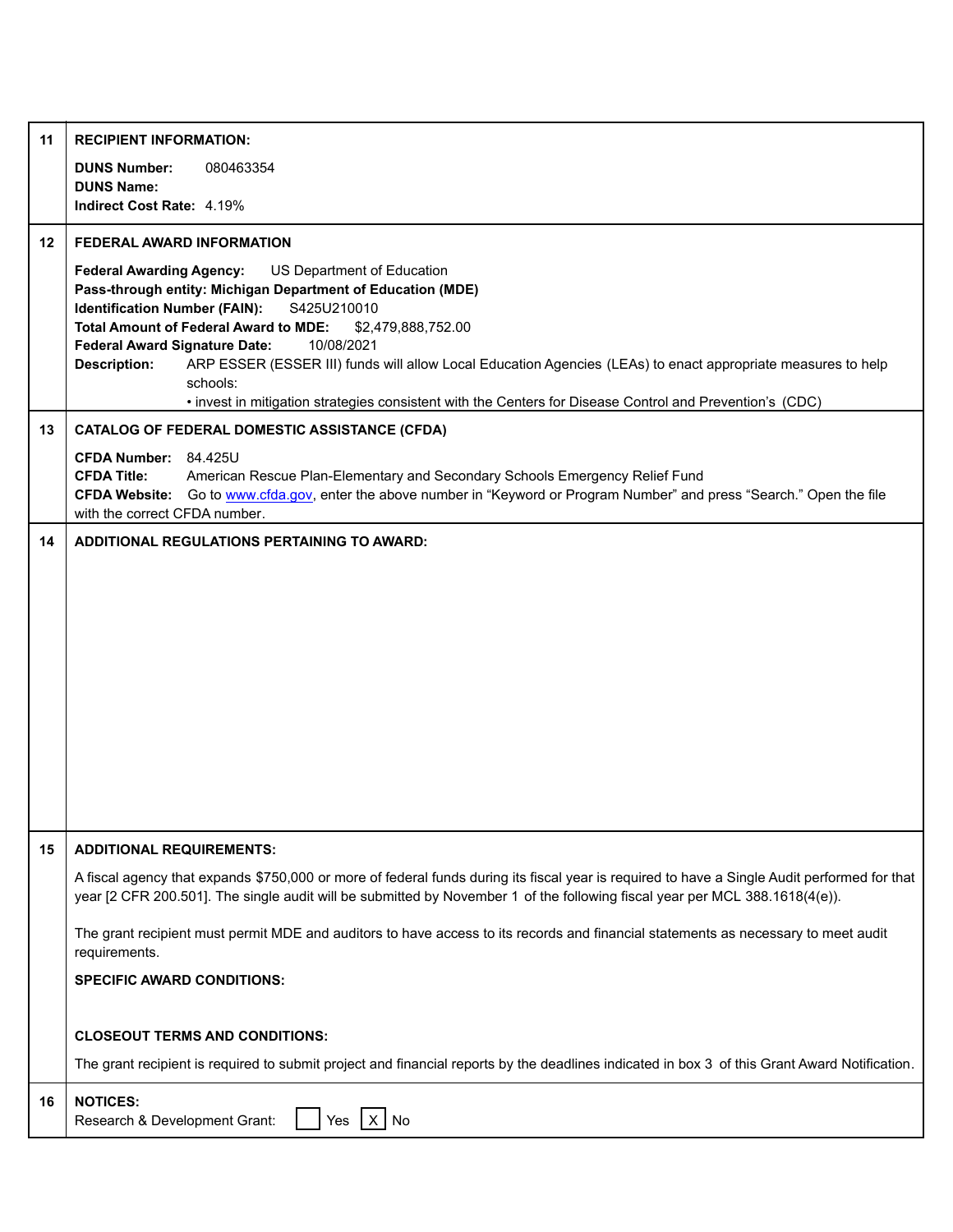| Func. | <b>Description</b>                                                                                                                                                                                                                | FTE / Hours (h) | <b>Purchased Services</b> | <b>Supplies &amp; Materials</b> | <b>Other Expenses</b> | <b>Total</b> |
|-------|-----------------------------------------------------------------------------------------------------------------------------------------------------------------------------------------------------------------------------------|-----------------|---------------------------|---------------------------------|-----------------------|--------------|
| Code  |                                                                                                                                                                                                                                   |                 | 3000, 4000                | 5000                            | 7000, 8000            |              |
|       | <b>Other Activities Necessary to Maintain the</b>                                                                                                                                                                                 |                 |                           |                                 |                       |              |
|       | Operation/Continuity of Services in the LEA<br><b>Basic Programs</b>                                                                                                                                                              |                 |                           |                                 |                       |              |
| 110   |                                                                                                                                                                                                                                   |                 |                           |                                 |                       |              |
| 111   | To pay salaries to ensure ongoing employment of 15<br>FTE including teachers and support staff. Includes<br>benefits and taxes.                                                                                                   | 15.0/0          | \$705,000                 |                                 |                       | \$705,000    |
| 112   | To pay salaries to ensure ongoing employment of 8 FTE<br>including teachers and support staff. Includes benefits<br>and taxes.                                                                                                    | 8.0/0           | \$384,000                 |                                 |                       | \$384,000    |
| 113   | To pay salaries to ensure ongoing employment of 10<br>FTE including teachers and support staff. Includes<br>benefits and taxes.                                                                                                   | 10.0 / 0        | \$480,000                 |                                 |                       | \$480,000    |
| 110   | Sub-Total                                                                                                                                                                                                                         | 33.0 / 0        | \$1,569,000               | \$0                             | \$0                   | \$1,569,000  |
| 280   | <b>Central Support Services</b>                                                                                                                                                                                                   |                 |                           |                                 |                       |              |
| 283   | Funding to provide 75 staff with additional pay in the<br>amount of \$6,000 per/person to proactively address<br>recruitment and retention challenges in light of the<br>pandemic. Employer taxes and benefits included in total. | 0.0 / 0         | \$495,000                 |                                 |                       | \$495,000    |
| 280   | Sub-Total                                                                                                                                                                                                                         | 0.0 / 0         | \$495,000                 | \$0                             | \$0                   | \$495,000    |
|       | Other Activities Necessary to Maintain the<br>Operation/Continuity of Services in the LEA<br>Sub-Total                                                                                                                            | 33.0/0          | \$2,064,000               | \$0                             | \$0                   | \$2,064,000  |

**Agency Name**: Universal Academy | **Funding Source:** ARP/ESSER III | **Application Description**: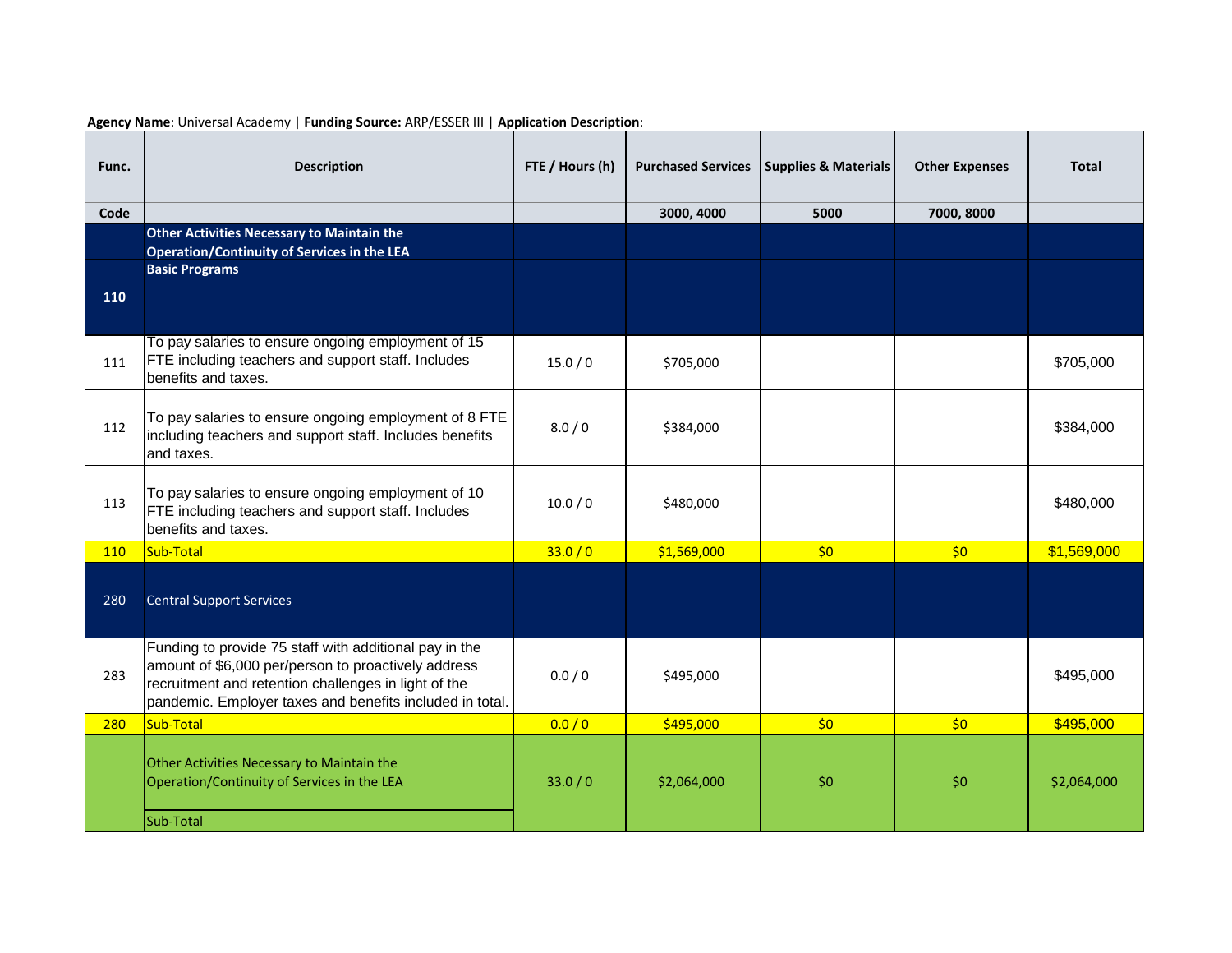|     | <b>Implementing Evidence-Based Activities</b>                                                                                                                                                                                                                                                                                                                                                                                                                                                                                                                                                                                                     |         |           |          |     |           |
|-----|---------------------------------------------------------------------------------------------------------------------------------------------------------------------------------------------------------------------------------------------------------------------------------------------------------------------------------------------------------------------------------------------------------------------------------------------------------------------------------------------------------------------------------------------------------------------------------------------------------------------------------------------------|---------|-----------|----------|-----|-----------|
| 110 | <b>Basic Programs</b>                                                                                                                                                                                                                                                                                                                                                                                                                                                                                                                                                                                                                             |         |           |          |     |           |
| 111 | Literacy supplemental resources to ensure students<br>read by Grade 3. This will include the purchase of<br>MyView curriculum resources for grades K-5th (325<br>students) to supplement the core ELA/reading program<br>to ensure that all students read by 3rd grade. The<br>puchase will include of workbooks, online subscription<br>access for 1 year, leveled readers for students.                                                                                                                                                                                                                                                         | 0.0 / 0 |           | \$96,200 |     | \$96,200  |
| 111 | Reading support services by trained educators to<br>support literacy program to ensure all students can read.<br>2 FTE including benefits and taxes.                                                                                                                                                                                                                                                                                                                                                                                                                                                                                              | 2.0/0   | \$92,623  |          |     | \$92,623  |
| 113 | early college to expose high school students to college<br>courses and help address any learning gap so students                                                                                                                                                                                                                                                                                                                                                                                                                                                                                                                                  | 0.0 / 0 | \$27,685  |          |     | \$27,685  |
| 113 | Provide students with Keystone Credit Recovery to all<br>students who failed/learning loss in any one of their high<br>school classes during last and this year. The goal is to<br>provide students in 2022-20223 an opportunity to regain<br>any loss credit due to online learning. Students will be<br>presented with an online keystone account with the<br>classes they failed and given the duration of the first<br>semester to regain the credit back. They will work<br>closely with a highly qualified teacher within that area of<br>expertise to help students master the curriculum. This is<br>open to all 9-12 students next year. | 0.0 / 0 | \$35,117  |          |     | \$35,117  |
| 110 | Sub-Total                                                                                                                                                                                                                                                                                                                                                                                                                                                                                                                                                                                                                                         | 2.0/0   | \$155,425 | \$96,200 | \$0 | \$251,625 |
| 220 | <b>Instructional Staff Services</b>                                                                                                                                                                                                                                                                                                                                                                                                                                                                                                                                                                                                               |         |           |          |     |           |
| 221 | Provide all teachers in K-12 with professional<br>development in SIOP to help address ESL needs of<br>students given the large population. This will be a 1 year<br>professional development that will provide 11 PD<br>sessions for teachers. They will be spread out through<br>the school year. Includes 33 teachers, tutorial staff, and<br>instructional administrators.                                                                                                                                                                                                                                                                     | 0.0 / 0 | \$52,000  |          |     | \$52,000  |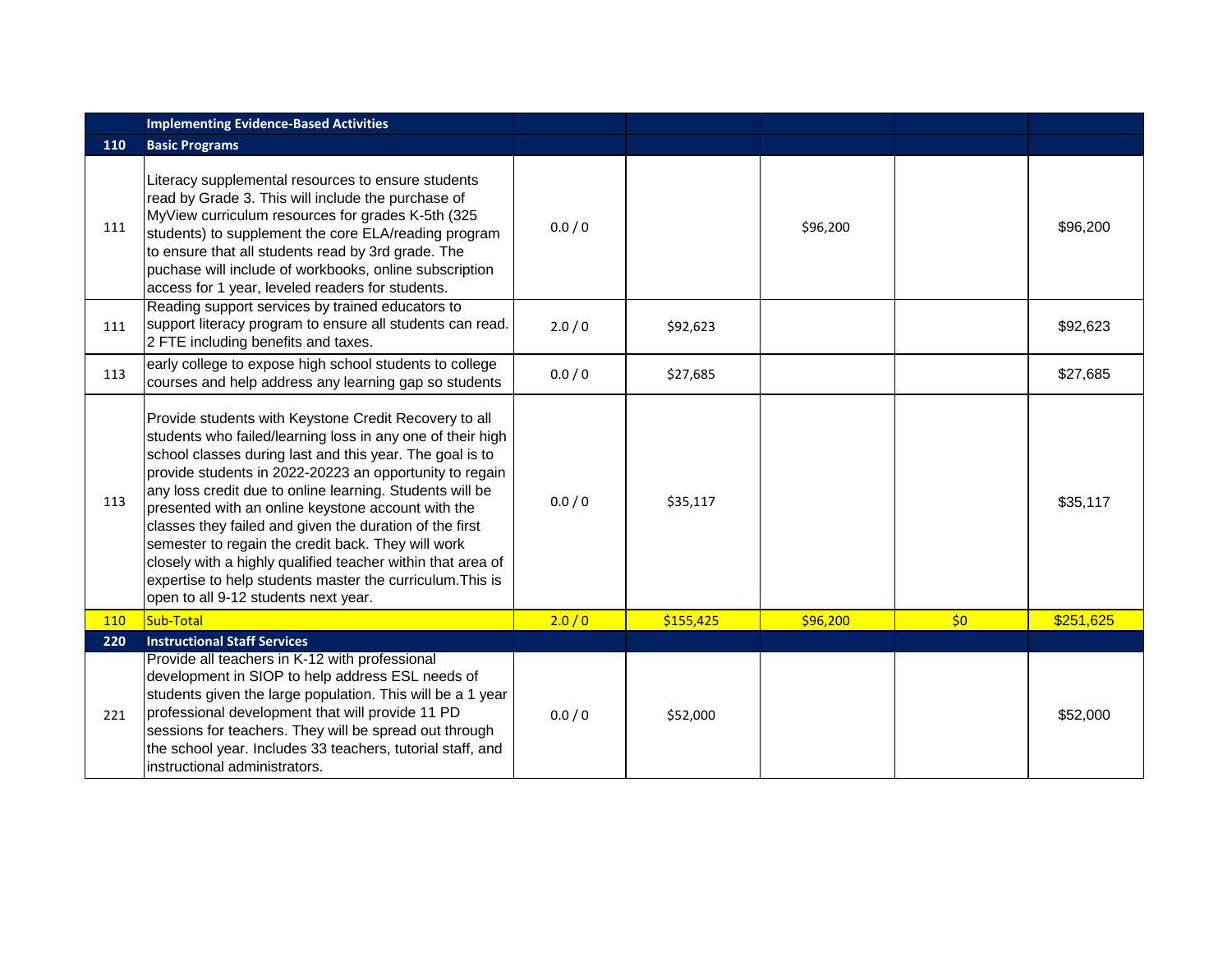| 221 | Teachers will be provided professional development on<br>instructional delivery and classroom management to<br>help engage students more in the learning. The PD will<br>be on Kagan Instructional Strategies and be utlized<br>daily. Includes 33 teachers, tutorial staff, and<br>instructional administrators                                                                                                                                                                                | 0.0 / 0 | \$24,500  |          |     |           |
|-----|-------------------------------------------------------------------------------------------------------------------------------------------------------------------------------------------------------------------------------------------------------------------------------------------------------------------------------------------------------------------------------------------------------------------------------------------------------------------------------------------------|---------|-----------|----------|-----|-----------|
| 225 | Purchase of in-class devices to allow teachers to create<br>learning centers within the classroom to help at-risk<br>students. These centers will consist of high quality<br>electronic devices inclduing 325 chromebooks @ \$150 =<br>\$48,750 including necessary software (preloaded), 10<br>locking cabinets @ \$499 = \$4,999, and warranty @<br>$$1,578 = $55,327.$                                                                                                                       | 0.0 / 0 | \$55,327  |          |     | \$55,327  |
| 220 | Sub-Total                                                                                                                                                                                                                                                                                                                                                                                                                                                                                       | 0.0 / 0 | \$131,827 | \$0      | \$0 | \$131,827 |
|     | <b>Implementing Evidence-Based Activities</b>                                                                                                                                                                                                                                                                                                                                                                                                                                                   | 2.0/0   | \$287,252 | \$96,200 | \$0 | \$383,452 |
|     | Sub-Total                                                                                                                                                                                                                                                                                                                                                                                                                                                                                       |         |           |          |     |           |
|     | <b>Upgrade Projects to Improve the Indoor Air Quality</b>                                                                                                                                                                                                                                                                                                                                                                                                                                       |         |           |          |     |           |
| 450 | <b>Facilities Acquisition, Construction, and Improvements</b>                                                                                                                                                                                                                                                                                                                                                                                                                                   |         |           |          |     |           |
| 456 | Upgrade HVAC systems, filtering and purification                                                                                                                                                                                                                                                                                                                                                                                                                                                | 0.0 / 0 | \$363,532 |          |     | \$363,532 |
| 450 | Sub-Total                                                                                                                                                                                                                                                                                                                                                                                                                                                                                       | 0.0 / 0 | \$363,532 | \$0      | \$0 | \$363,532 |
|     | Upgrade Projects to Improve the Indoor Air Quality<br>Sub-Total                                                                                                                                                                                                                                                                                                                                                                                                                                 | 0.0 / 0 | \$363,532 | \$0      | \$0 | \$363,532 |
|     | <b>Monitor Student Academic Progress to Identify Students</b><br><b>Who Need More Help</b>                                                                                                                                                                                                                                                                                                                                                                                                      |         |           |          |     |           |
| 120 | <b>Instruction - Added Needs</b>                                                                                                                                                                                                                                                                                                                                                                                                                                                                |         |           |          |     |           |
| 125 | Creating positive behavior intervention and support<br>through the use of restorative practices. This includes<br>hiring and retaining deans of students to identify<br>students whose academic progress is being impacted by<br>behavior and school attendance. To help improve the<br>academic performance of identified students, deans will<br>engage students in peer mediation and engage parents<br>to help improve student academic performance. 2 FTE<br>including benefits and taxes. | 2.0/0   | \$140,000 |          |     | \$140,000 |